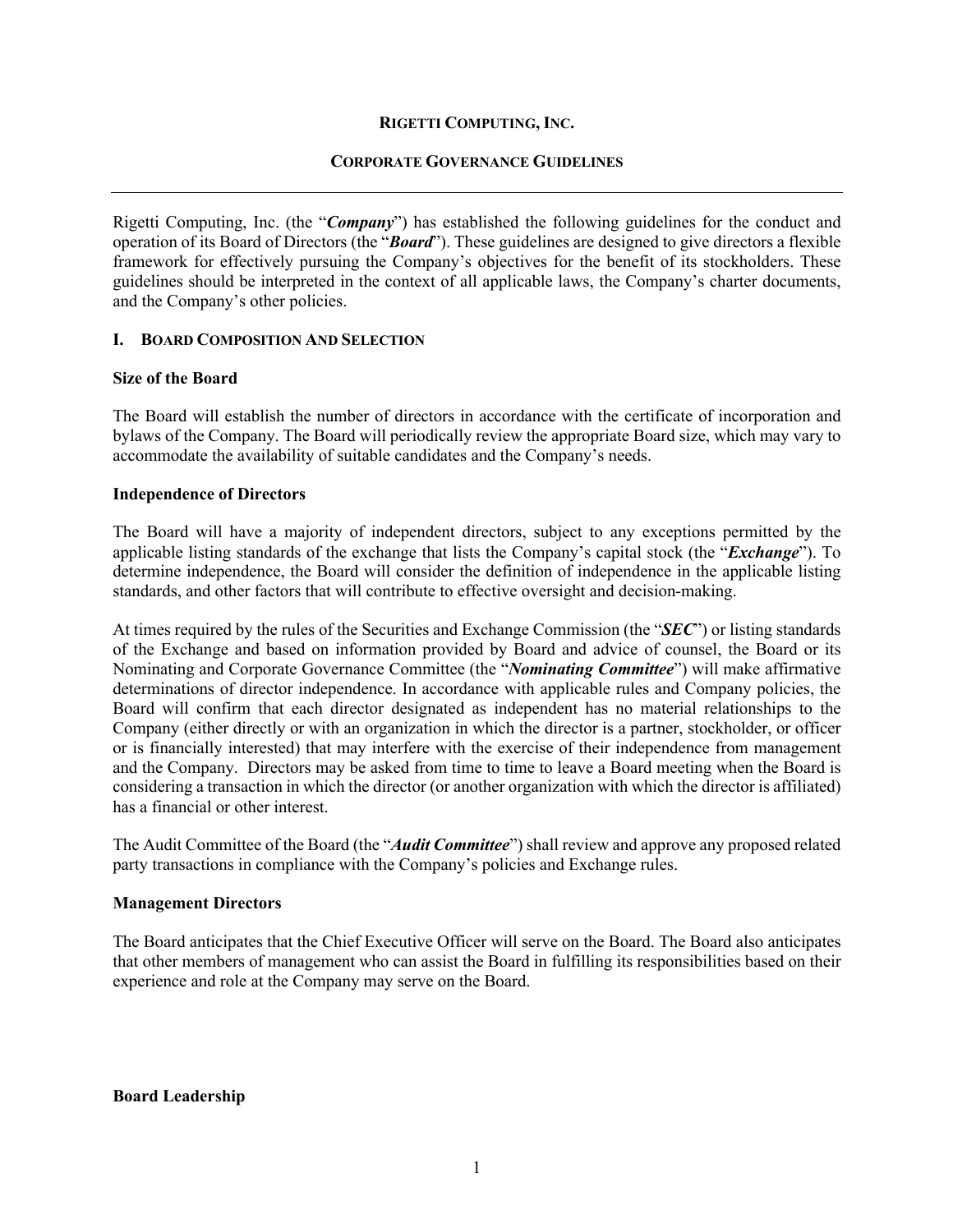The Board will select the Company's Chief Executive Officer and chairperson of the Board in the manner that it determines to be in the best interests of the Company's stockholders and in accordance with Company's stockholder agreements. The Company does not believe there should be a fixed rule regarding the positions of Chief Executive Officer and chairperson being held by different individuals, or whether the chairperson should be an employee of the Company or should be elected from among the non-employee directors. The needs of the Company and the individuals available to assume these roles may require different outcomes at different times, and the Board believes that retaining flexibility in these decisions is in the best interests of the Company. The Nominating Committee will periodically review this matter and make recommendations to the Board.

In the event that the Company does not have an independent chairperson of the Board, the independent directors may designate a lead independent director. The name of the chairperson or lead independent director will be listed in the Company's proxy statement. The independent chairperson or lead independent director will be responsible for coordinating the activities of the independent directors. In addition to the duties of all Board members, the specific responsibilities of the independent chairperson or lead independent director are to: (i) work with the Chief Executive Officer to develop and approve an appropriate Board meeting schedule; (ii) work with the Chief Executive Officer to develop and approve Board meeting agendas; (iii) provide the Chief Executive Officer feedback on the quality, quantity, and timeliness of the information provided to the Board; (iv) develop the agenda and moderate executive sessions of the independent members of the Board; (v) preside over Board meetings; (vi) act as principal liaison between the independent members of the Board and Chief Executive Officer; (vii) convene meetings of the independent directors as appropriate; (viii) be available for consultation and direct communication with stockholders as deemed appropriate; and (ix) perform other duties as the Board may determine from time to time.

#### **Selection of Directors**

The Board will be responsible for nominating members for election to the Board by the Company's stockholders. The Board is also responsible for filling any vacancies on the Board as provided in the Company's charter documents. The Nominating Committee is responsible for identifying, reviewing, evaluating and recommending candidates to serve as directors of the Company, in accordance with its charter and consistent with the criteria listed below.

#### **Stockholder Recommendations of Director Nominees**

The Nominating Committee will consider director candidates recommended by the Company's stockholders. The Nominating Committee does not intend to alter the manner in which it evaluates a candidate for nomination to the Board based on whether or not the candidate was recommended by a Company stockholder.

For nominations of potential candidates made other than by the Board, the stockholder or other person making such nomination must comply with the Company's Bylaws, including without limitation, submission of the information or other materials required with respect to proposed nominees. Each potential candidate must provide a list of references and agree (i) to be interviewed by members of the Nominating Committee or other directors in the discretion of the Nominating Committee, and (ii) to a background check or other review of the qualifications of a proposed nominee by the Company. Prior to nomination of any potential candidate by the Board, each member of the Board will have an opportunity to meet with the candidate. Upon request, any candidate nominated will agree in writing to comply with these Corporate Governance Guidelines and all other policies and procedures of the Company applicable to the Board.

# **Board Membership Criteria**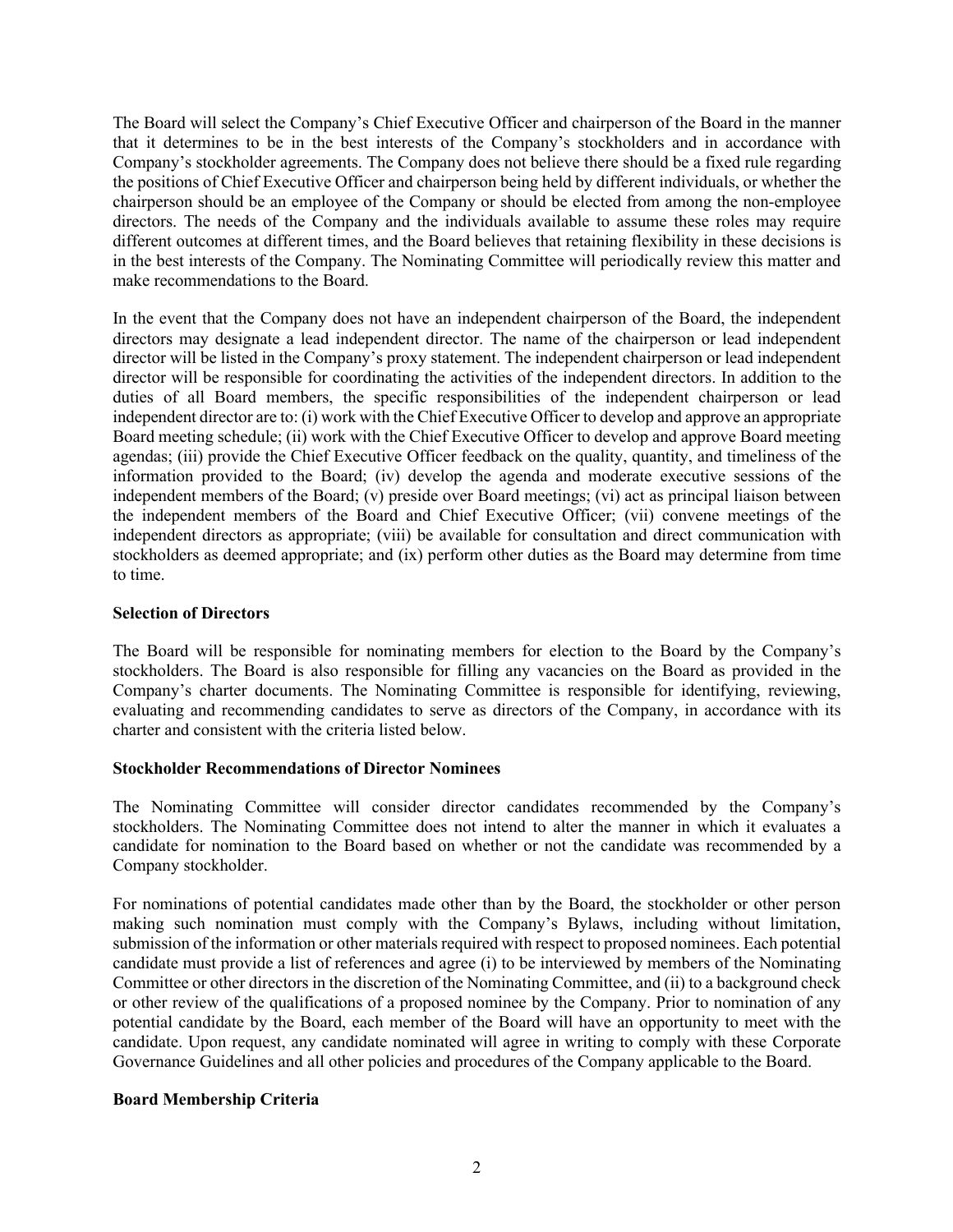The Board will determine the appropriate characteristics, skills, and experience for the Board as a whole and for its individual members. The Board considers recommendations for nominees from the Nominating Committee. The Board will consider the minimum general criteria below in addition to requirements of applicable laws, regulations and rules, and may add any specific additional criteria with respect to specific searches, in selecting candidates and existing directors for serving on the Board. An acceptable candidate may not fully satisfy all of the criteria, but is expected to satisfy nearly all of them. The Board believes that candidates for director should have certain minimum qualifications, including the highest personal integrity and ethics, the ability to read and understand basic financial statements, ability to understand the industry of the Company and being older than 21.

In considering candidates recommended by the Nominating Committee, the Board intends to consider other factors, such as: (i) possessing relevant expertise upon which to be able to offer advice and guidance to management; (ii) having sufficient time to devote to the affairs of the Company; (iii) demonstrating excellence in his or her field; (iv) having the ability to exercise sound business judgment; (v) experience as a board member or executive officer of another publicly held company; (vi) having a diverse personal background, perspective and experience; (vii) having the commitment to rigorously represent the long-term interests of the Company's stockholders; having the interest and ability to understand the sometimes conflicting interests of the various constituencies of the Company, which include stockholders, employees, customers, governmental units, creditors and the general public, and to act in the interests of the Company's stockholders; and (viii) should not have, nor appear to have, a conflict of interest that would impair the nominee's ability to represent the interests of the Company's stockholders and to fulfill the responsibilities of a director.

The Board reviews candidates for director nomination in the context of the current composition of the Board, the Company's operating requirements, and the long-term interests of the Company's stockholders. In conducting this assessment, the Board considers personal and professional diversity (including diversity of gender, racial or ethnic background and country of origin), age, skills and other factors that it deems appropriate to maintain a balance of knowledge, experience, and capability on the Board. Further, in any formal broad search for director candidates, the Nominating Committee shall be expected to include, and shall direct any search firm engaged for such purpose to include, women and racially/ethnically diverse candidates in the initial pool from which candidates are selected. Nominees will not be discriminated against on the basis of gender, race or ethnicity, national origin, sex, sexual orientation, sexual identity, religion, disability or any other basis proscribed by law. For incumbent directors, the Board reviews those directors' overall service to the Company during their term, including the number of meetings attended, level of participation, quality of performance, and any other relationships and transactions that might impair the directors' independence. In the case of new director candidates, the Board also determines whether the nominee must be independent for Nasdaq purposes.

# **Changes in Board Membership Criteria**

The Board wishes to maintain members who can productively contribute to the success of the Company. From time to time, the Board, in its discretion, may change the criteria for Board membership. When this occurs, the Board will evaluate existing members according to the new criteria. The Board may ask a director who no longer meets the complete criteria for board membership to adjust his or her committee assignments or resign from the Board.

# **Term Limits**

The Board does not believe it should limit the number of terms for which an individual may serve as a director. Directors who have served on the Board for an extended period of time are able to provide continuity and valuable insight into the Company's operations and prospects because of their experience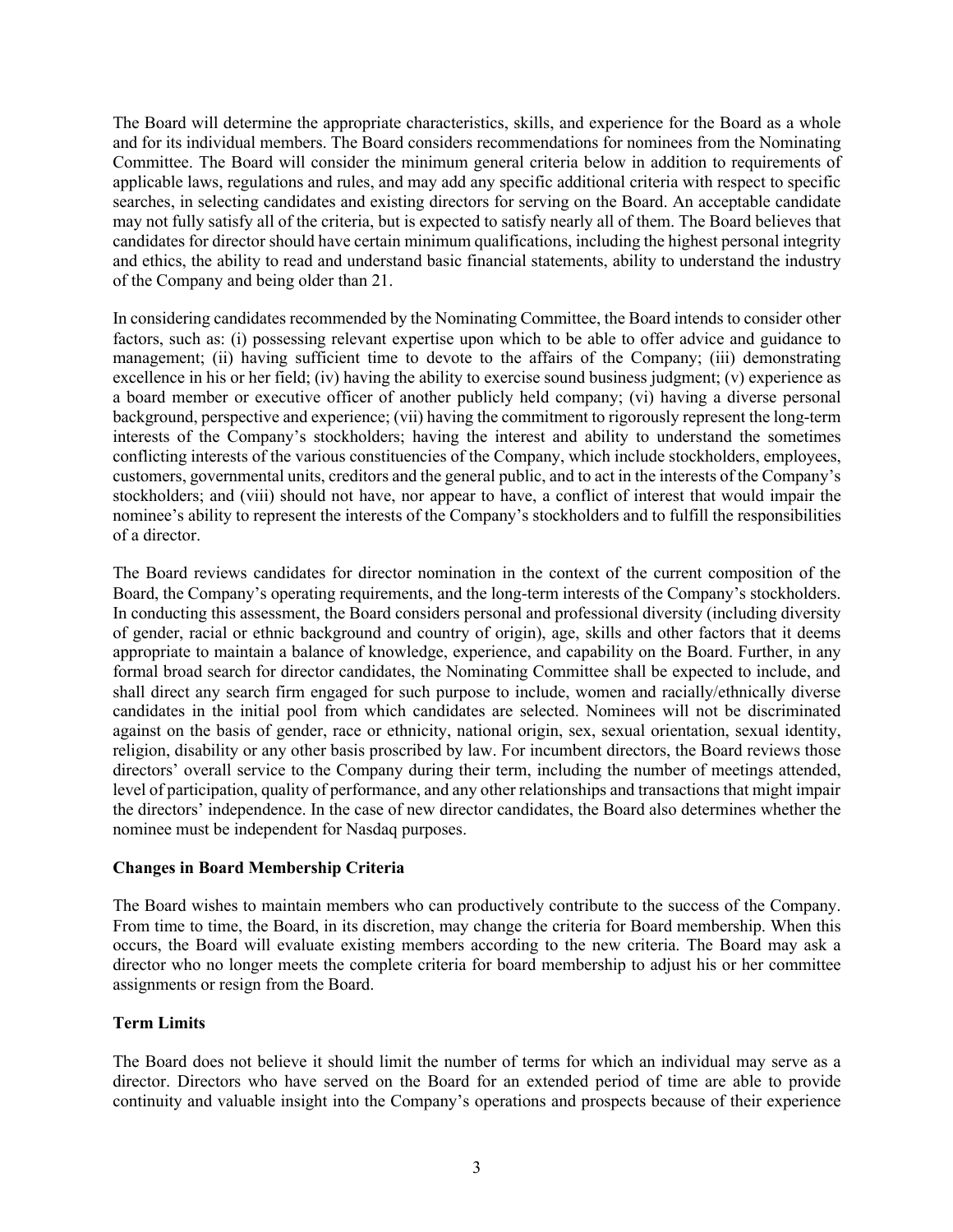and understanding of the Company's history, policies, and objectives. The Board believes that it can ensure that it continues to evolve and adopt new ideas and viewpoints through the director nomination process in these guidelines. The director nomination process achieves what term limits seek to accomplish.

# **Limits on Board Memberships and Other Service Relationships**

Directors should advise the chairperson of the Nominating Committee before accepting an invitation to serve on the board of directors or committee of another company or making changes in other significant commitments involving affiliations with other businesses, charitable organizations or governmental entities. The Board values the experience directors bring from their separate business or employment endeavors and from other boards on which they serve. However, the Board recognizes that these commitments may also present demands on a director's time and availability and may also present conflicts, or potential conflicts, of interest, which may impair the director's ability to fulfill his or her responsibilities as a director. Service on boards and board committees of other companies should be consistent with the Company's conflict-of-interest policies. In addition, directors shall not serve as an executive officer or on the board of directors or similar governing body of a competitor of the Company. Activity that enhances or supports the position of a competitor to the detriment of the Company is also prohibited. What is deemed to be a "competitor" or "competition" shall be determined by the Board.

Non-employee directors should generally serve on no more than three (3) (two (2) in the case of the chairperson or lead independent director of the Board) other public company boards and on no more than two (2) other public company audit committees, without the approval of the Board. In addition, nonemployee directors who are executive officers of other public companies should generally serve on no more than one (1) other public company board, without the approval of the Board.

# **Corporate Opportunities**

Directors may not take personal advantage of opportunities for the Company that are presented to them or discovered by them as a result of their position with the Company or through their use of corporate property or information. Even opportunities that are acquired privately by directors may be questionable if they are related to the Company's existing or proposed lines of business. Significant participation in an investment or outside business opportunity that is directly related to the Company's lines of business must be preapproved by the Board. Directors may not use their position with the Company or corporate property or information for improper personal gain, nor should they compete with the Company in any way.

# **Directors Who Change Their Job Responsibility**

A director who retires or materially changes his or her present job (other than an ordinary course promotion) should notify the Board and the Nominating Committee. While the Board does not believe any director who retires or materially changes his or her present job should necessarily leave the Board, the Nominating Committee should have the opportunity to review his or her qualifications.

# **II. ROLE OF THE BOARD OF DIRECTORS**

Stockholders select directors to provide oversight and strategic guidance to senior management. A director's responsibility is to fulfill his or her fiduciary duties of care and loyalty, and otherwise to exercise his or her business judgment in the best interests of the Company and its stockholders. Board service requires significant time and attention. More specifically, the Board has responsibilities to review, approve, and monitor fundamental financial and business strategies and significant corporate actions, assess the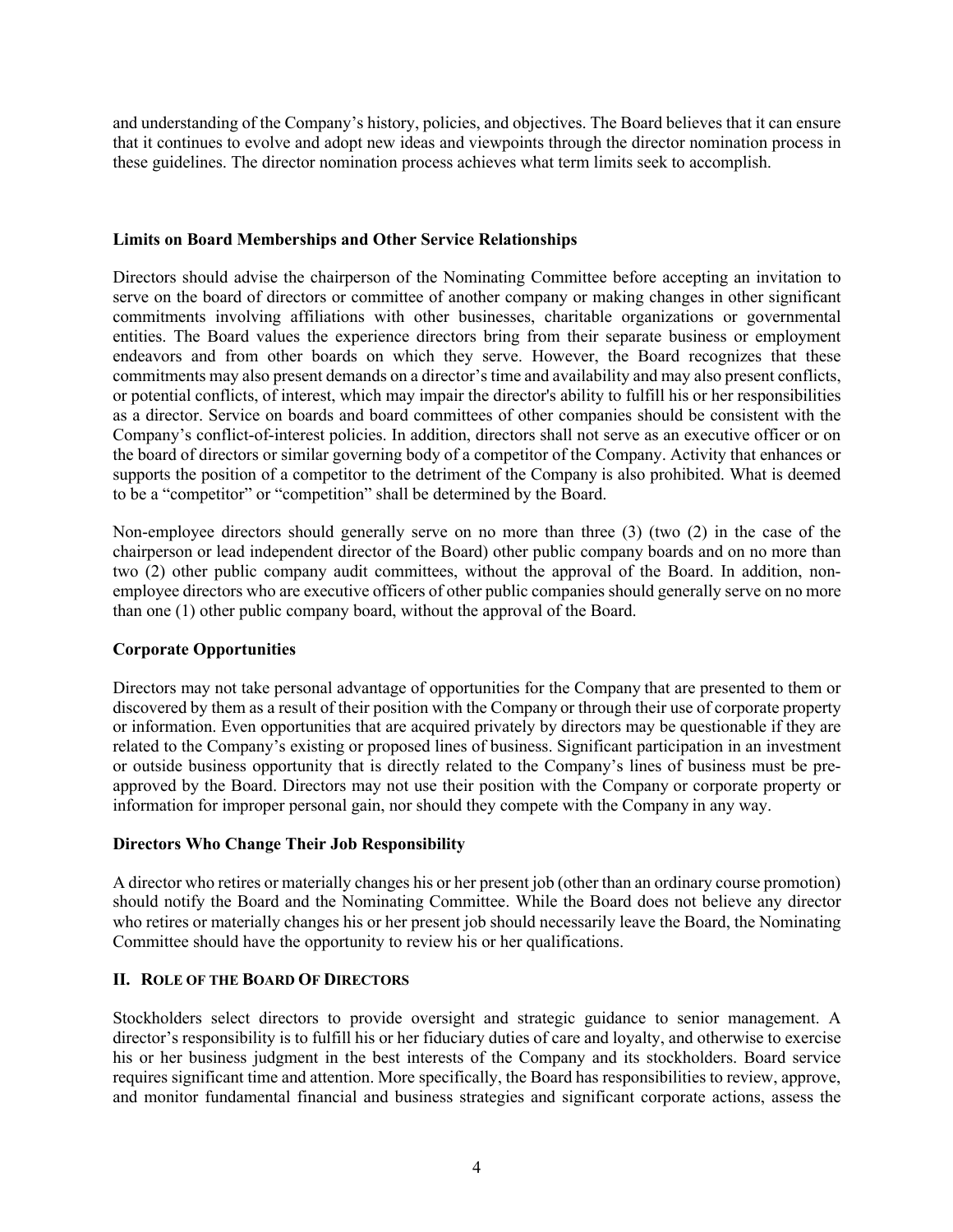Company's major risks, and consider ways to address those risks, select and oversee management, and establish and oversee processes to maintain the Company's integrity. To fulfill their duties, directors must prepare for meetings and discussions with management, participate in Board meetings, review relevant materials, and serve on committees. The Company expects directors to maintain an attitude of constructive involvement and oversight, ask relevant and incisive questions, and demand honest and accurate answers. Directors must act with integrity and demonstrate a commitment to the Company, the Company's values, business, and long-term stockholder value.

# **III. DIRECTOR ORIENTATION AND EDUCATION**

The Nominating Committee may implement an orientation process for directors that includes background material on the Company's policies and procedures, meetings with senior management, and visits to the Company's facilities. The Company may also offer continuing education programs to assist the directors in maintaining the level of expertise necessary to perform their duties.

# **IV. DIRECTOR COMPENSATION**

The Compensation Committee of the Board (the "*Compensation Committee*") will review and recommend to the Board the type and amount of director compensation for Board and committee service for nonmanagement directors in accordance with applicable legal and regulatory guidelines. Compensation for non-management directors and committee members should be designed to be aligned with the long-term interests of the stockholders and consistent with market practices of similarly situated companies. In determining compensation, the Board will consider the impact on the director's independence and objectivity.

# **V. BOARD MEETINGS**

# **Number of Meetings**

The Board expects to have at least four regular Board meetings each year.

# **Attendance and Preparation**

The Company expects Board members to prepare for, attend and participate in all meetings of the Board and committees on which they serve. Directors should notify the Company's Secretary when they will be absent from a meeting. Directors are also encouraged to attend the Company's annual meeting of stockholders. The Company will provide directors with appropriate materials before each meeting, except in unusual or exigent circumstances.

# **Agenda**

The chairperson or lead independent director, together with the Chief Executive Officer, will create a schedule of topics to be discussed during the year and an agenda for each Board meeting. Each Board member is encouraged to suggest topics for the agenda at any time, and each Board member is free to raise subjects that are not on the agenda.

# **Executive Session**

The independent non-management directors of the Board will meet periodically in executive session but no less than two times per year or whatever minimum has been set by applicable listing standards. Executive session discussions may include any such topics as the independent non-management directors determine.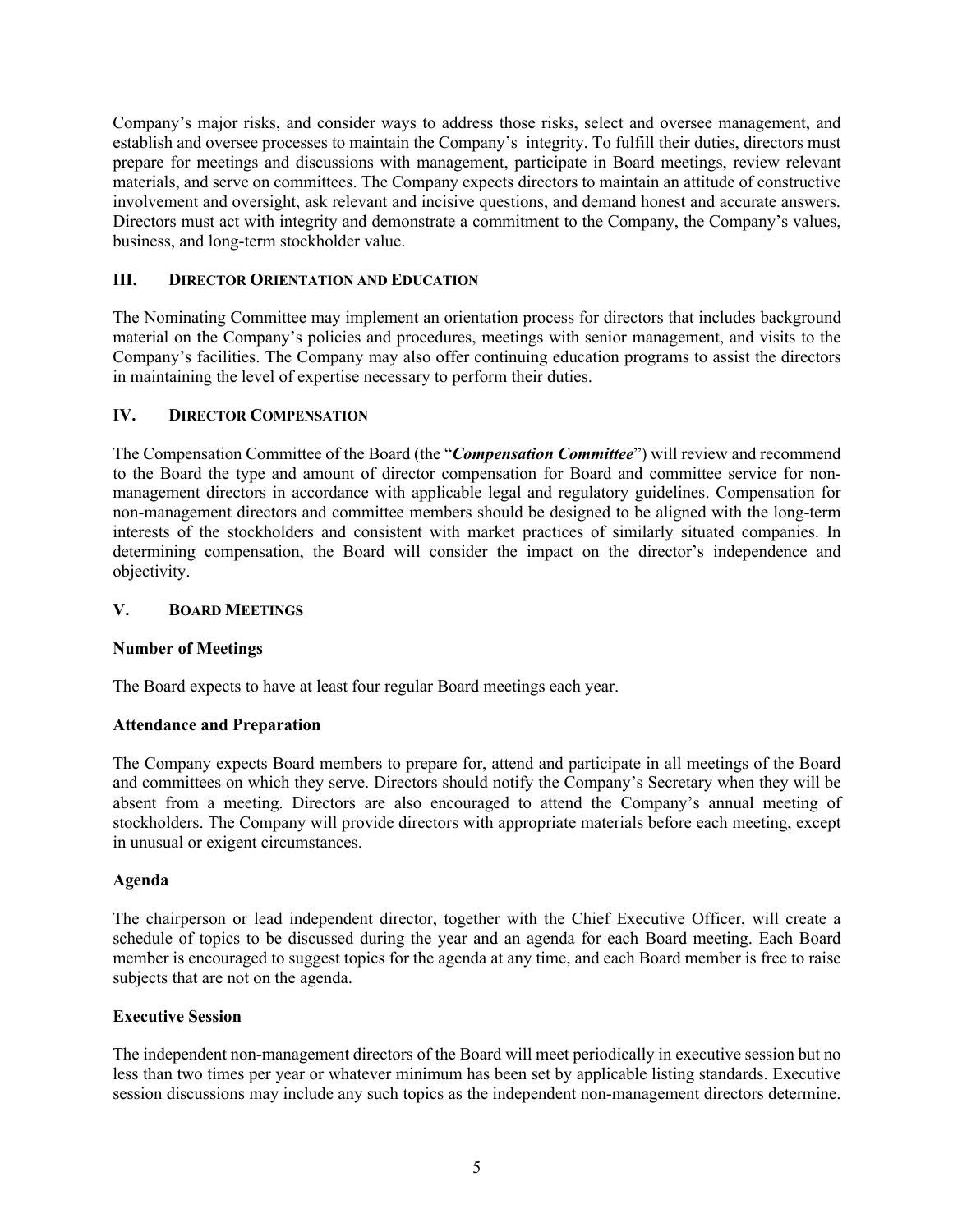The independent chairperson or lead independent director, if any, will preside over the executive sessions and serve as the liaison between the independent directors and the Chief Executive Officer and chairperson.

# **Committee Reports**

At each regular Board meeting, if requested by the Board, each committee will present a brief summary of the principal subjects discussed, any conclusions reached, and the final actions of the committee. The chairperson of the appropriate committee will present the report. Minutes of committee meetings will be available to any director.

# **VI. BOARD COMMITTEES**

# **Number of Committees; Independence of Members**

The Board will constitute and maintain an Audit Committee, a Compensation Committee, and a Nominating Committee. Only independent directors may serve on the Audit Committee, the Compensation Committee, and the Nominating Committee, except to the extent allowed under applicable listing standards. The Board may form, merge, or dissolve additional committees, as it deems appropriate.

# **Committee Functions and Charters**

All standing committees will have a written charter that describes the committee's responsibilities. Unless otherwise directed by the Board, any new committee formed by the Board will develop a written charter delineating its responsibilities. Each committee will periodically review its charter and recommend any proposed charter changes to the Board.

# **Board Committee Membership**

The Nominating Committee oversees the Board's committee structure and operations, including authority to delegate to subcommittees and committee reporting to the Board. The Nominating Committee will annually recommend to the Board each committee's chairperson and membership. In making those recommendations, the Nominating Committee will consider the interests, independence, and experience of the directors and the independence and experience requirements of the Exchange, the rules and regulations of the SEC, and applicable law.

# **Committee Meetings and Agenda**

Each committee chairperson, in consultation with that committee's members, will determine the processes, frequency, length and agenda for each committee meeting and the appropriate attendees in light of that committee's charter, the authority delegated by the Board to that committee, and the legal, regulatory, accounting, and governance principles applicable to that committee's functions.

# **VII. BOARD ACCESS TO MANAGEMENT; USE OF OUTSIDE ADVISORS**

Board members will have access to Company management, subject to such processes as deemed appropriate by the Nominating Committee. Board members are expected to use their judgment to ensure that this contact is not distracting to the Company's operations or to management's duties and responsibilities.

The Board and each committee will have the power to hire, at the expense of the Company, independent legal, financial, or other advisors that they may deem necessary, without consulting or obtaining the advanced approval of any officer.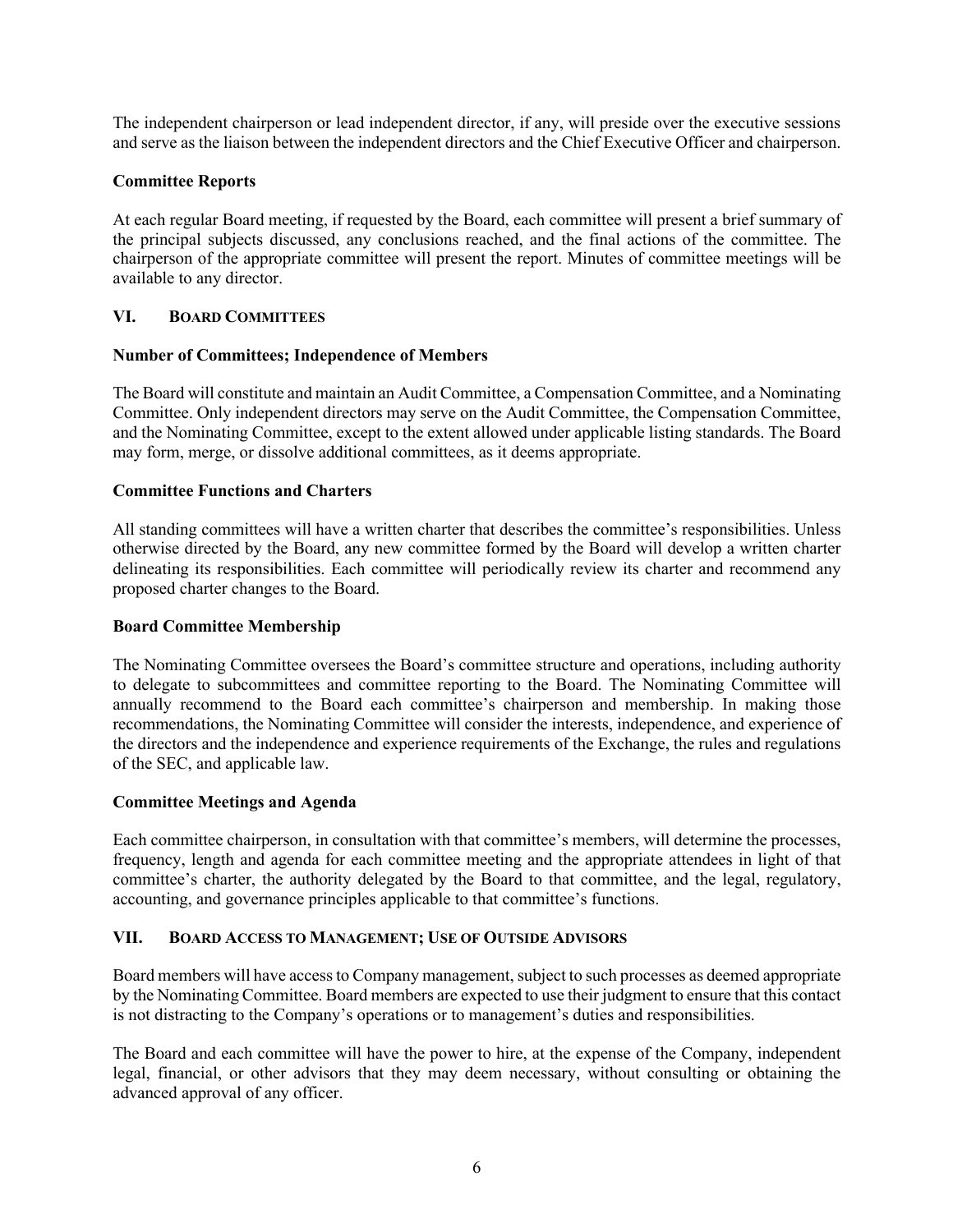# **VIII. CHIEF EXECUTIVE OFFICER EVALUATION**

The Compensation Committee will annually review the Chief Executive Officer's performance. The Compensation Committee will evaluate performance based on objective criteria, including how well the business achieves long-term strategic objectives and successfully develops management. The Compensation Committee will use this evaluation when considering the compensation of the Chief Executive Officer.

# **IX. MANAGEMENT SUCCESSION PLANNING**

The Nominating Committee should develop and periodically review with the Chief Executive Officer a plan with respect to executive officers' succession and consider appropriate individuals who might fill those positions. The Chief Executive Officer should also recommend and evaluate potential successors. The Chief Executive Officer will also review any development plans for those potential successors.

#### **X. BOARD ASSESSMENT**

The Nominating Committee will conduct an annual self-evaluation to determine whether the Board and its committees are functioning effectively. The assessment should include an evaluation of (a) the Board's and each committee's contribution as a whole and effectiveness in serving the best interests of the Company and its stockholders, (b) specific areas in which the Board and management believe that the performance of the Board and its committees could be improved, (c) and overall Board composition and makeup. The results of these evaluations should be provided to the Board for further discussion as appropriate.

#### **XI. BOARD RESPONSIBILITIES**

A director should discharge his or her duties, including duties as a member of any committee on which he or she serves, in good faith and in a manner the director reasonably believes to be in the best interests of the Company and its stockholders. Board members will comply with the laws and requirements of the Exchange and other applicable regulatory agencies and with all policies and guidelines of the Company, including without limitation, the Company's Code of Business Conduct and Ethics.

Each director is expected to disclose promptly to the Board and respond promptly and accurately to periodic questionnaires or other inquiries from the Company regarding any existing or proposed relationships with the Company, including compensation and stock ownership, which could affect the independence of the director. Each director will also promptly inform the Board of any material change in such information, to the extent not already known by the Board.

Board members are expected to devote sufficient time and attention to prepare for, attend, and participate in Board meetings and meetings of committees on which they serve, including advance review of meeting materials that may be circulated prior to each meeting

Directors have an obligation to protect and keep confidential all of the Company's non-public information unless the Company has authorized public disclosure or unless otherwise required by applicable law. Confidential information includes all non-public information entrusted to or obtained by a director by reason of his or her position on the Board. This includes information regarding the Company's strategy, business, finances, and operations, and will include minutes, reports, and materials of the Board and committees, and other documents identified as confidential by the Company.

Directors may not use such confidential information for personal benefit or to benefit other persons or entities other than the Company. Unless authorized by the Company or applicable law, directors will refrain